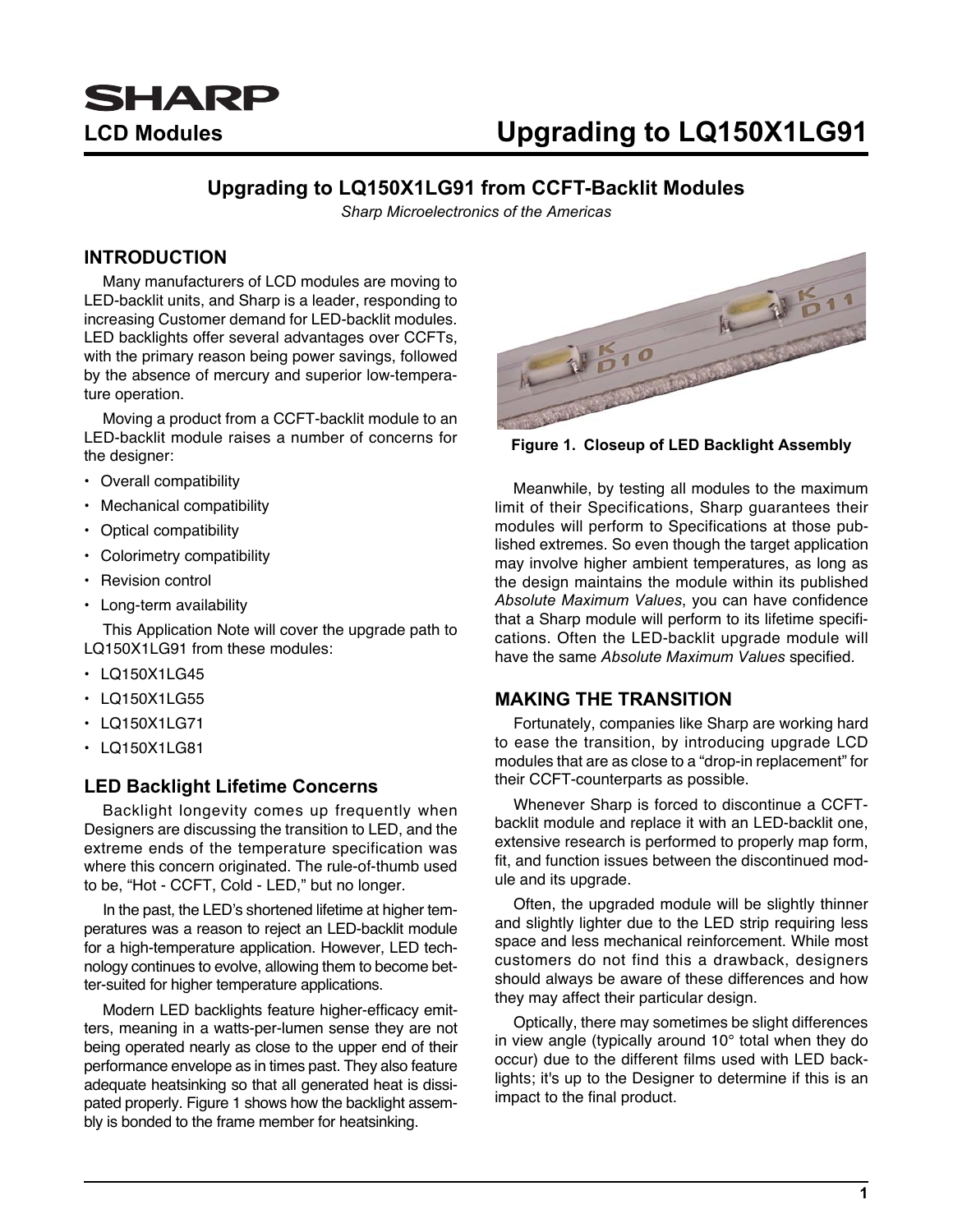In all cases where there are differences in the upgraded module, these differences will be called out in Sharp's Product Change Notice document.

These items are also reviewed for compatibility:

- Electrical the connectors will be exactly the same and have exactly the same functions, unless otherwise stated.
- Hardware-based display functions such as Display Invert and Display Reverse are typically supported, using the same combinations of pin voltages.
- Driver availability many driver manufacturers have built replacement backlight drivers to be 'drop-in' replacements for existing CCFT driver units; these units are made to utilize the same power supplies with no modifications to the existing design.
- Built-in LED Drivers Sharp is building many modules (many as upgrades) with built-in LED backlight drivers, so Designers need not consider the expense of replacing a standalone CCFT driver with a standalone backlight driver. Sharp's upgrade modules come with a built-in advantage in backlight drivers that are designed to be compatible with common CCFT driver supply voltages, Backlight ON/OFF signals, and PWM dimming signals.

### **Drive Circuitry Compatibility**

If your current design uses a PWM for dimming, many drive schemes are compatible with the drive circuitry in the upgrade panel. Generally, Sharp's LED backlight drive circuits are made to be compatible with existing PWM and DC dimming schemes already in use for CCFT drivers.

### **UPGRADING A DESIGN TO LQ150X1LG91**

Sharp is upgrading several parts to the LQ150X1LG91. As of this Application Note's publication date, these other parts are being phased out because the CCFT backlights are no longer being manufactured. The LQ150X1LG91 is a similar part, but with the backlight structure and films modified to incorporate LED backlighting; plus a built-in backlight driver circuit. The following sections will make direct comparisons to allow you to assess the similarities.

## **Comparing Form and Fit Differences**

#### **MECHANICAL**

[Table 1](#page-1-0) compares Form and Fit through the Mechanical Specifications for these modules.

Note how the mechanical dimensions as shown by the Specifications match closely with the LQ150X1LG91, and its mass is somewhat less (as expected).

#### **MOUNTING AND CONNECTORS**

Let's look next at the mounting schemes. See the mechanical drawings in [Figure 2](#page-2-0) through [Figure 6](#page-6-0) for a comparison.

<span id="page-1-0"></span>

| <b>Parameter</b>              | LQ150X1LG91<br>(UPGRADE)                        | LQ150X1LG45                                      | LQ150X1LG55                                      | LQ150X1LG71                                      | LQ150X1LG81                                      |
|-------------------------------|-------------------------------------------------|--------------------------------------------------|--------------------------------------------------|--------------------------------------------------|--------------------------------------------------|
| Display size<br>(diagonal)    | 15-inch (38 cm)                                 | 15-inch (38 cm)                                  | 15-inch (38 cm)                                  | 15-inch (38 cm)                                  | 15-inch (38 cm)                                  |
| Active area                   | $304.1 \times 228.1$ mm                         | $304.1 \times 228.1$ mm                          | $304.1 \times 228.1$ mm                          | $304.1 \times 228.1$ mm                          | $304.1 \times 228.1$ mm                          |
| Pixel format                  | $1024 \times 768$                               | $1024 \times 768$                                | $1024 \times 768$                                | $1024 \times 768$                                | $1024 \times 768$                                |
| Number of colors              | 16 M                                            | 16 M                                             | 16 M                                             | 16 M                                             | 16 M                                             |
| Pixel pitch                   | $0.297 \times 0.297$ mm                         | $0.297 \times 0.297$ mm                          | $0.297 \times 0.297$ mm                          | $0.297 \times 0.297$ mm                          | $0.297 \times 0.297$ mm                          |
| Display mode                  | Normally White                                  | Normally White                                   | Normally White                                   | Normally White                                   | Normally White                                   |
| External<br><b>Dimensions</b> | $326.5 \times 253.5 \times$<br>$9.6 \text{ mm}$ | $326.5 \times 253.5 \times$<br>$11.2 \text{ mm}$ | $326.5 \times 253.5 \times$<br>$11.2 \text{ mm}$ | $326.0 \times 252.0 \times$<br>$11.2 \text{ mm}$ | $326.0 \times 252.0 \times$<br>$11.2 \text{ mm}$ |
| Mass (MAX.)                   | 950q                                            | 1000q                                            | 1000 g                                           | 1000 <sub>q</sub>                                | 1000 g                                           |
| Surface<br>treatment          | Anti-glare and 3H<br>hard-coating               | Anti-glare and 3H<br>hard-coating                | Anti-glare and 3H<br>hard-coating                | Anti-glare and 3H<br>hard-coating                | Anti-glare and 3H<br>hard-coating                |

**Table 1. Mechanical Specifications**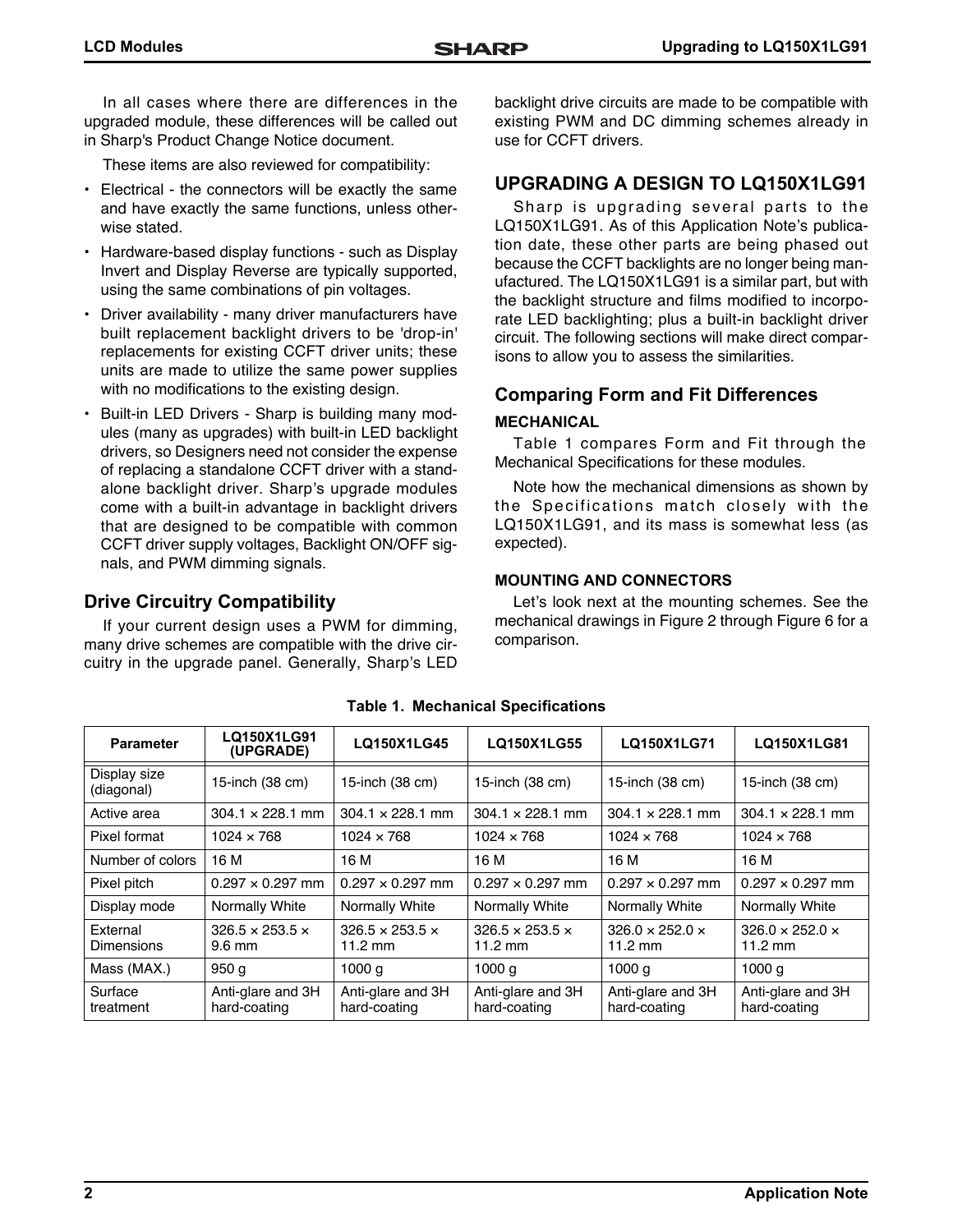

<span id="page-2-0"></span>**Figure 2. Mounting Dimensions for LQ150X1LG91**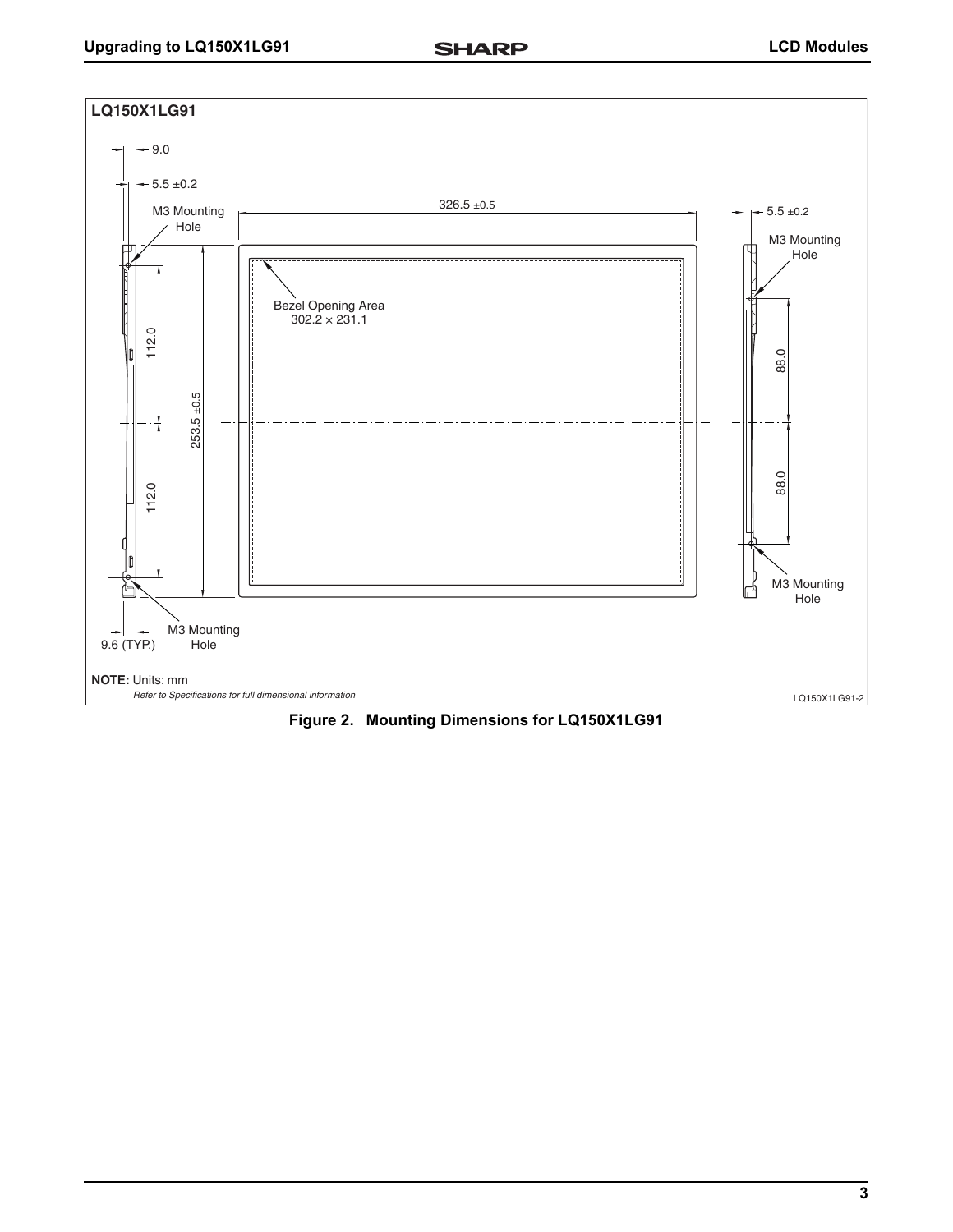

**Figure 3. Mounting Dimensions for LQ150X1LG45**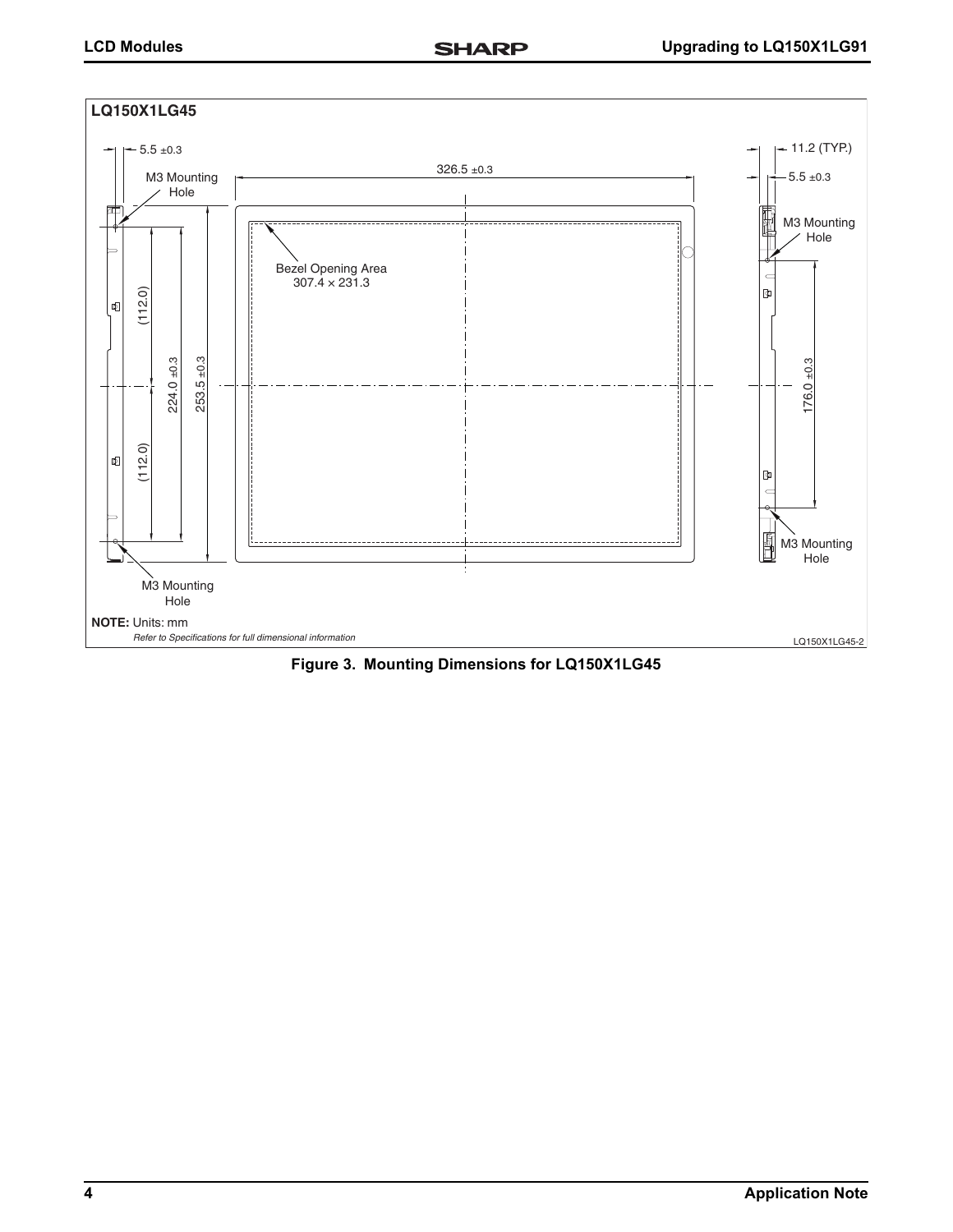

**Figure 4. Mounting Dimensions for LQ150X1LG55**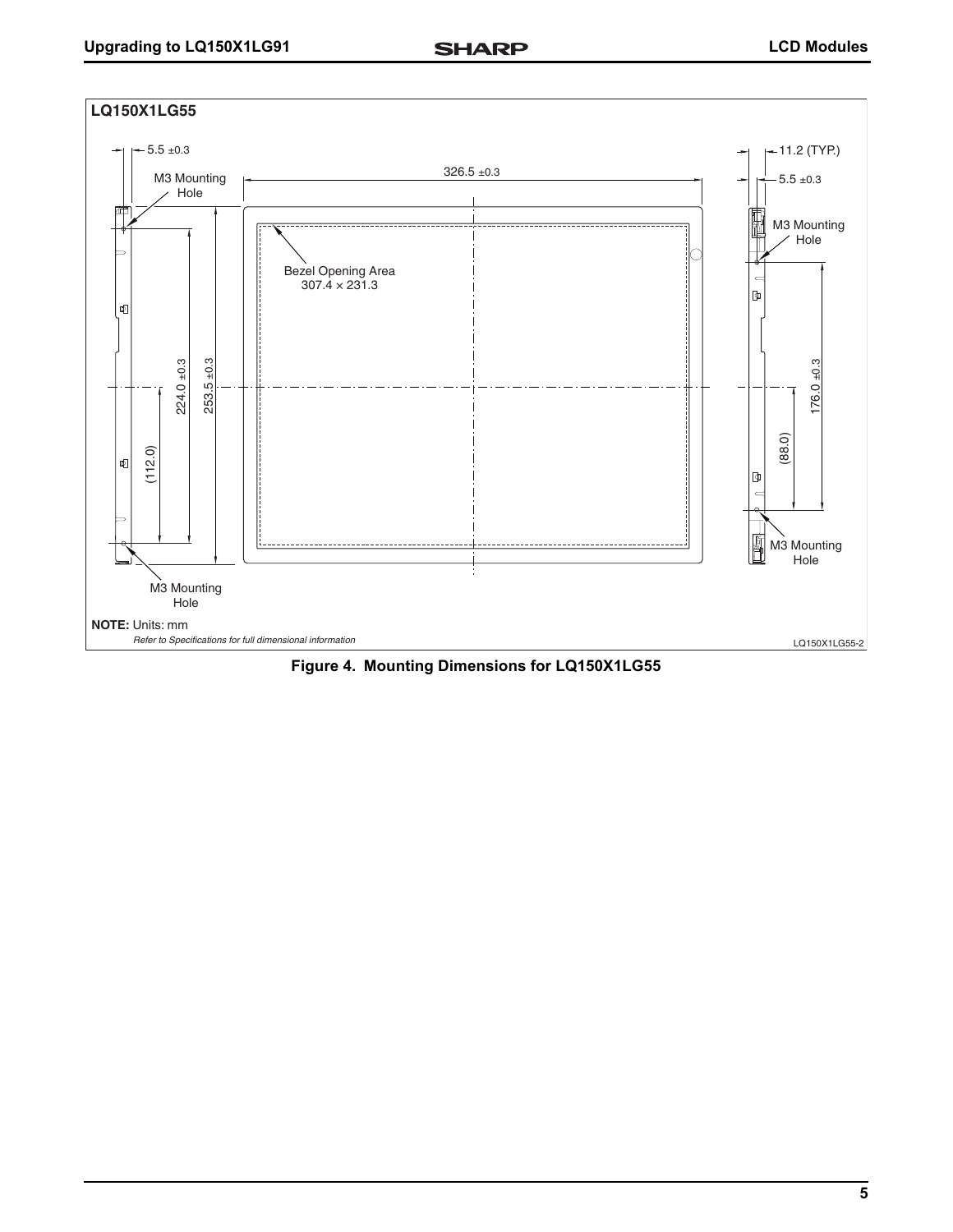

**Figure 5. Mounting Dimensions for LQ150X1LG71**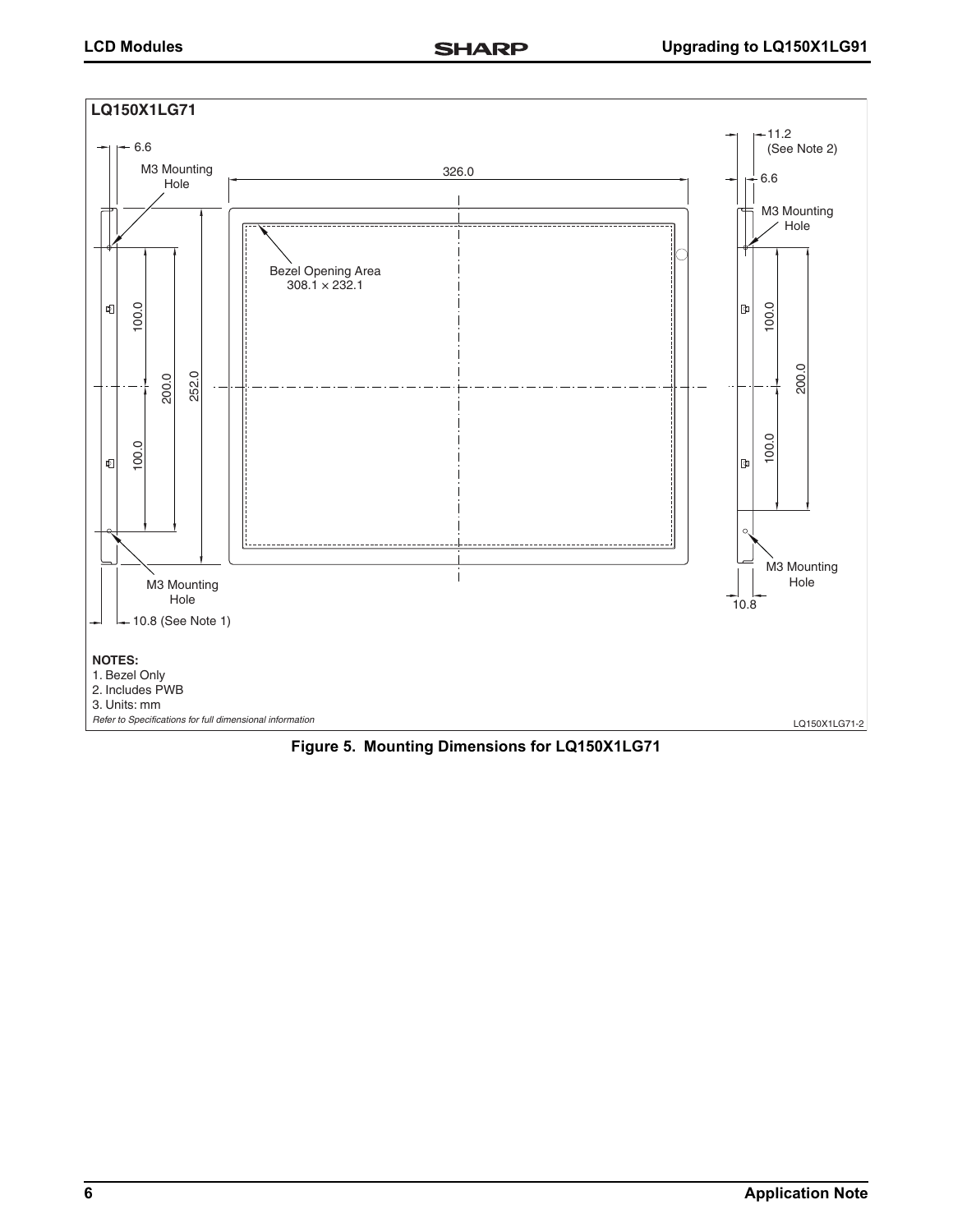

<span id="page-6-0"></span>**Figure 6. Mounting Dimensions for LQ150X1LG81**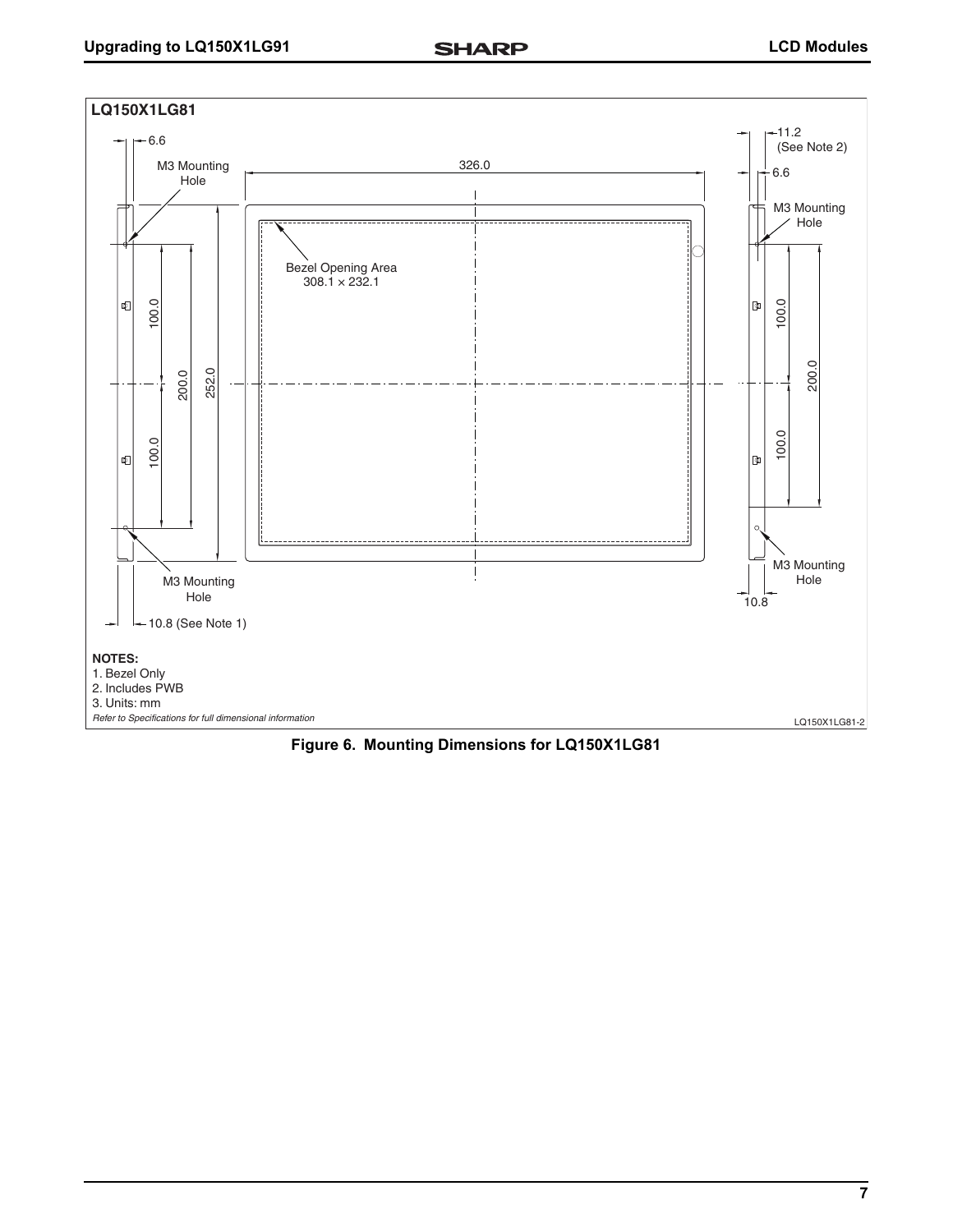The next four illustrations superpose the LQ150X1LG91 with each of the upgrade panels.

Note how when superposing theLQ150X1LG71 and LQ150X1LG81, that the dimensions are slightly different, and the mounting screw positions are quite different and so warrant attention.



**Figure 7. Superposition of LQ150X1LG91 and LQ150X1LG45**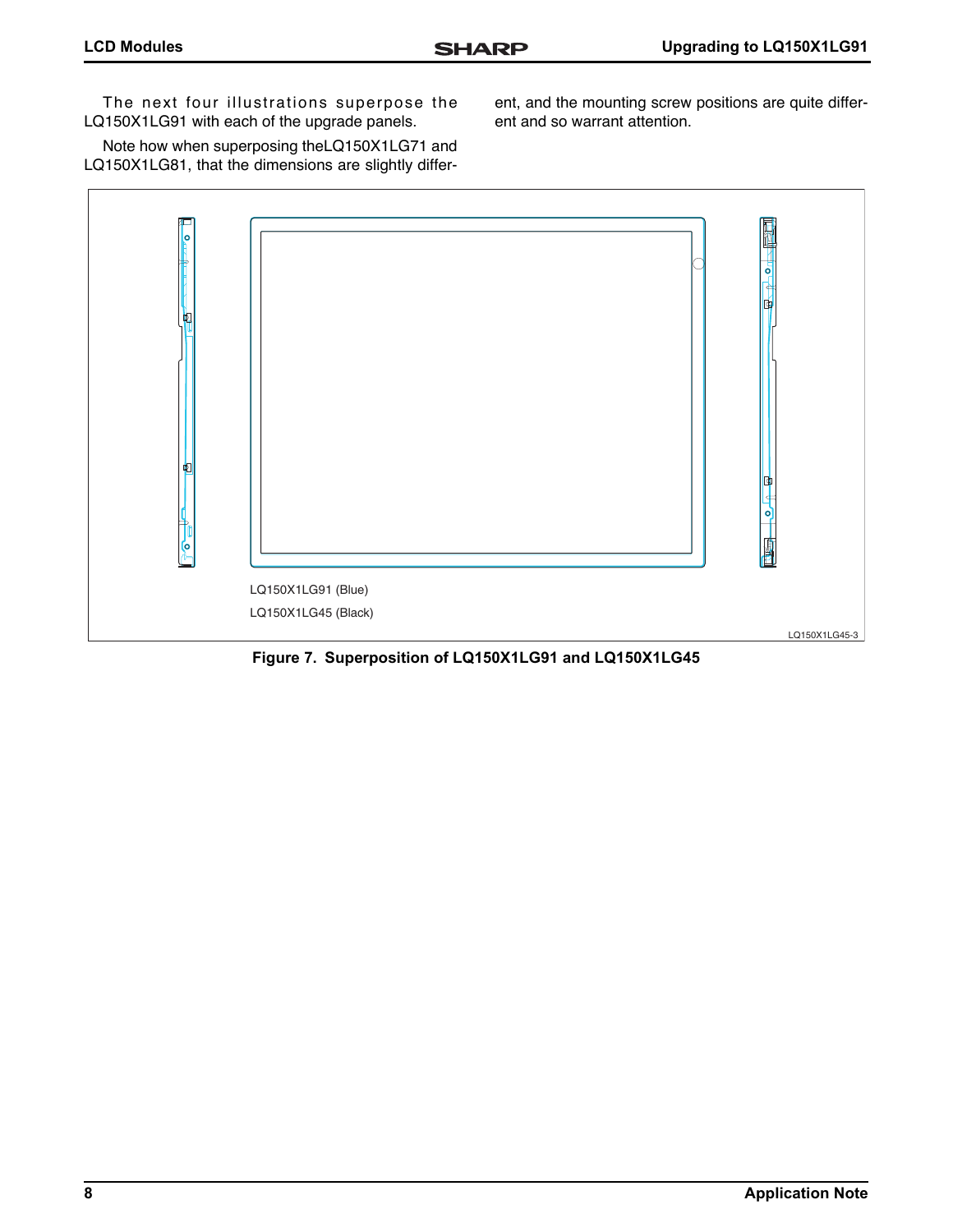

**Figure 8. Superposition of LQ150X1LG91 and LQ150X1LG55**



**Figure 9. Superposition of LQ150X1LG91 and LQ150X1LG71**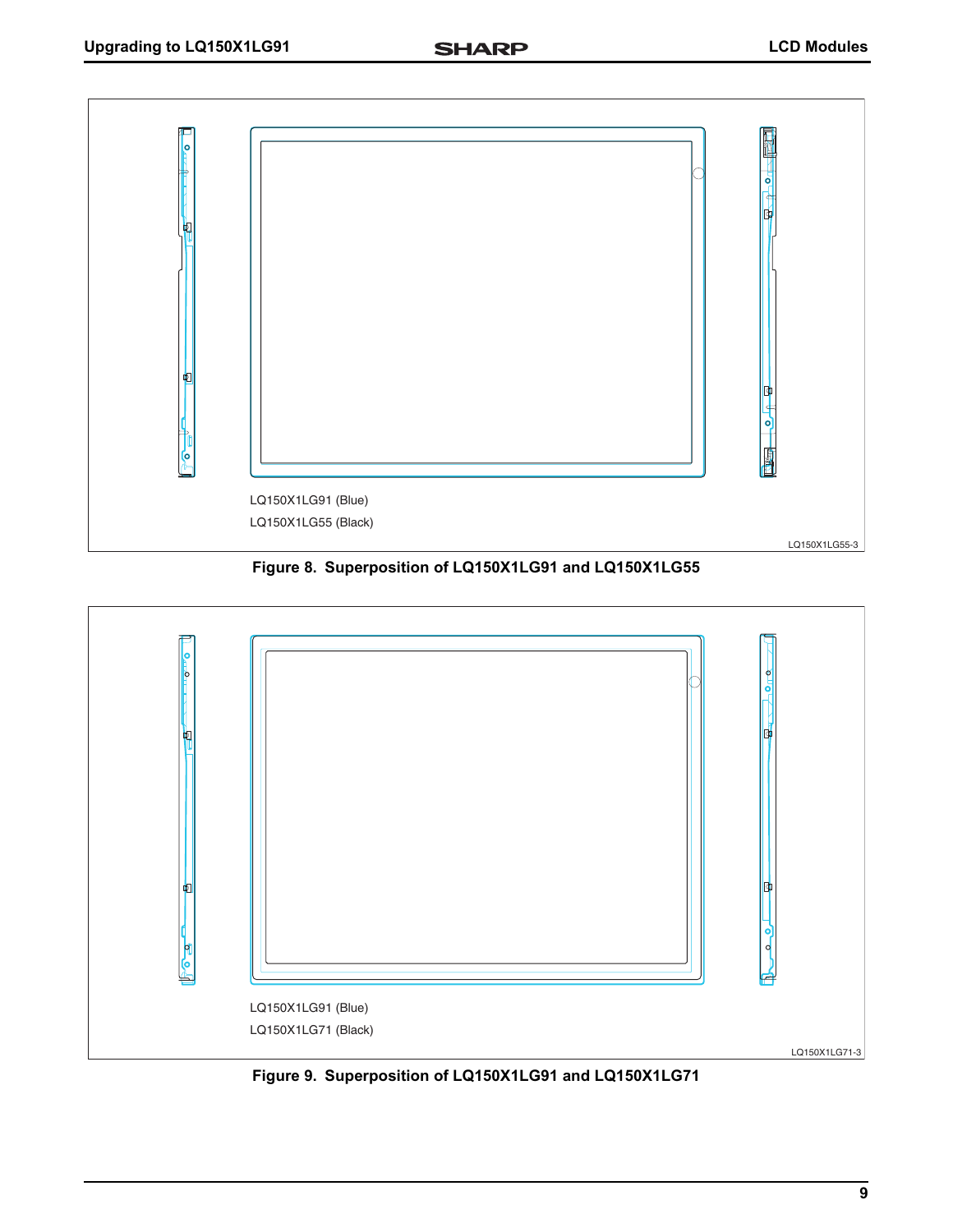

**Figure 10. Superposition of LQ150X1LG91 and LQ150X1LG81**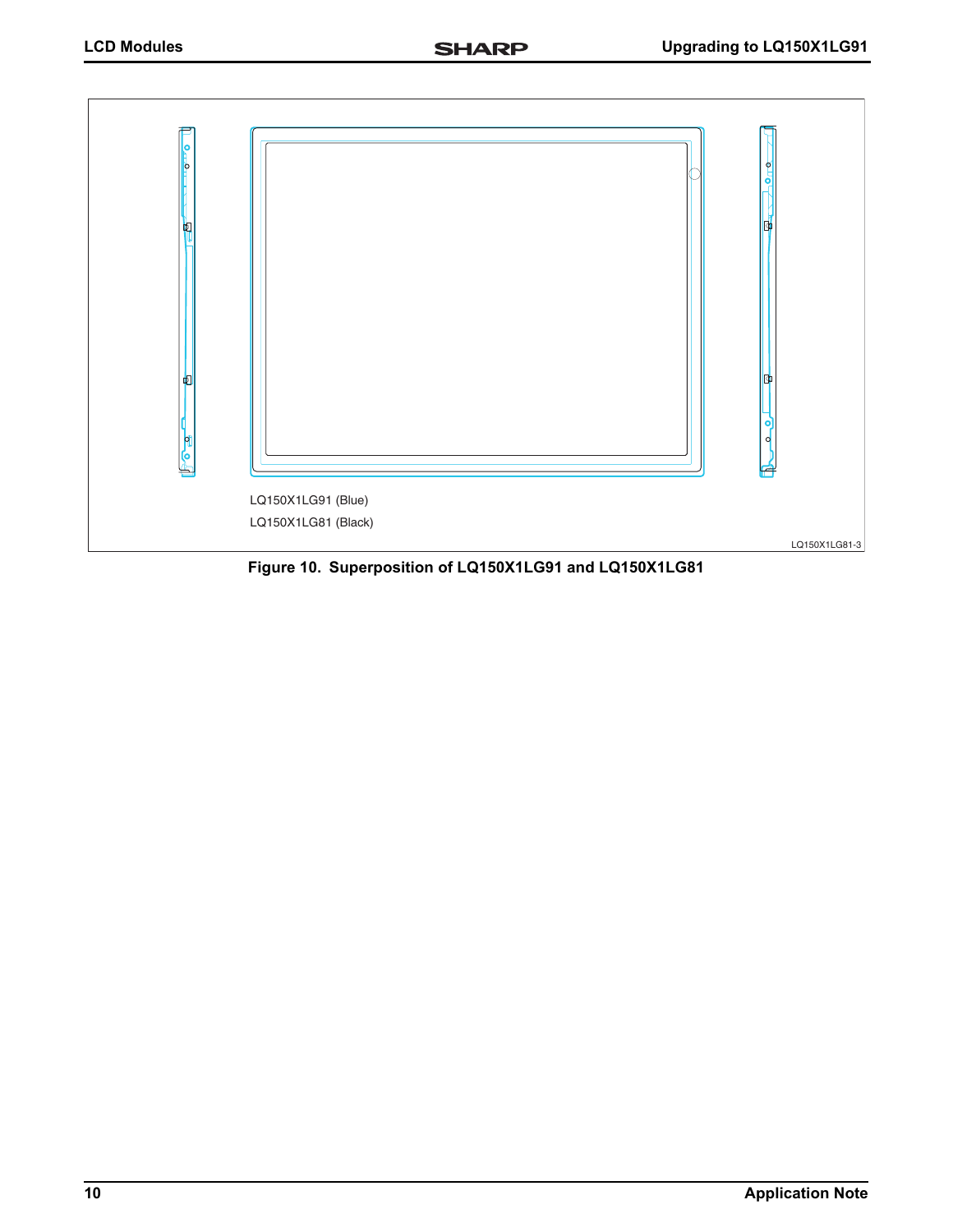#### **INTERFACE CONNECTOR**

Let's also consider the interface connector location; to keep from having to change or modify any existing cabling within the original design. Again referring to the mechanical drawings of [Figure 2](#page-2-0) through [Figure 6](#page-6-0), we can see they match.

See [Table 2](#page-10-0) for a comparison of mating connectors for the LQ150X1LG91 main interface (panel and power) versus the panels being upgraded.

#### **Functional Differences**

When looking at the functional differences between a module and its upgrade, it is often asked, "Can this upgrade withstand the same environment?" The Absolute Maximum Values table provides a *yes* answer.

#### **Table 2. Main Interface Connector Types**

<span id="page-10-0"></span>

| LQ150X1LG91<br>(UPGRADE) | LQ150X1LG45    | LQ150X1LG55    | LQ150X1LG71      | LQ150X1LG81    |
|--------------------------|----------------|----------------|------------------|----------------|
| DF14-20S-1.25C           | DF14-20S-1.25C | DF14-20S-1.25C | l DF14-20S-1.25C | DF14-20S-1.25C |
| (Hirose)                 | (Hirose)       | (Hirose)       | (Hirose)         | (Hirose)       |

| Table 3. Absolute Maximum Ratings (Conditions Ta = 25°C unless otherwise noted) |  |  |  |  |
|---------------------------------------------------------------------------------|--|--|--|--|
|---------------------------------------------------------------------------------|--|--|--|--|

| <b>Parameter</b>                                              | LQ150X1LG91<br>(UPGRADE)                             | LQ150X1LG45                        | LQ150X1LG55                        | LQ150X1LG71                       | LQ150X1LG81                                          |
|---------------------------------------------------------------|------------------------------------------------------|------------------------------------|------------------------------------|-----------------------------------|------------------------------------------------------|
| V <sub>CC</sub> Supply Voltage                                | $-0.3$ V to $+4.0$ V                                 | $-0.3$ V to $+4.0$ V               | $-0.3$ V to $+4.0$ V               | $-0.3$ V to $+4.0$ V              | $-0.3$ V to $+4.0$ V                                 |
| Input voltage VI1, V2<br>(RXIN, CK IN; R/L, U/D,<br>SEL LVDS) | $-0.3V$ to $Vcc+0.3V$                                | $-0.3V$ to $Vcc+0.3V$              | $-0.3V$ to $Vcc+0.3V$              | $-0.3V$ to $Vcc+0.3V$             | $-0.3V$ to $Vcc+0.3V$                                |
| Storage temperature<br>(Tstg)                                 | -30 $\rm{^{\circ}C}$ to +70 $\rm{^{\circ}C}$         | $-25^{\circ}$ C to $+60^{\circ}$ C | $-25^{\circ}$ C to $+60^{\circ}$ C | -25°C to +60°C                    | -25 $\mathrm{^{\circ}C}$ to +60 $\mathrm{^{\circ}C}$ |
| Operating temperature<br>(Topa)                               | -20 $\mathrm{^{\circ}C}$ to +70 $\mathrm{^{\circ}C}$ | $0^{\circ}$ C to +60 $^{\circ}$ C  | $0^{\circ}$ C to +60 $^{\circ}$ C  | $0^{\circ}$ C to +60 $^{\circ}$ C | $0^{\circ}$ C to +60 $^{\circ}$ C                    |

**NOTE:** Storage humidity: 95% RH (MAX.) at Ta  $\leq$  40°C; Maximum wet-bulb temp at 39°C or less at Ta > 40°C; non-condensing.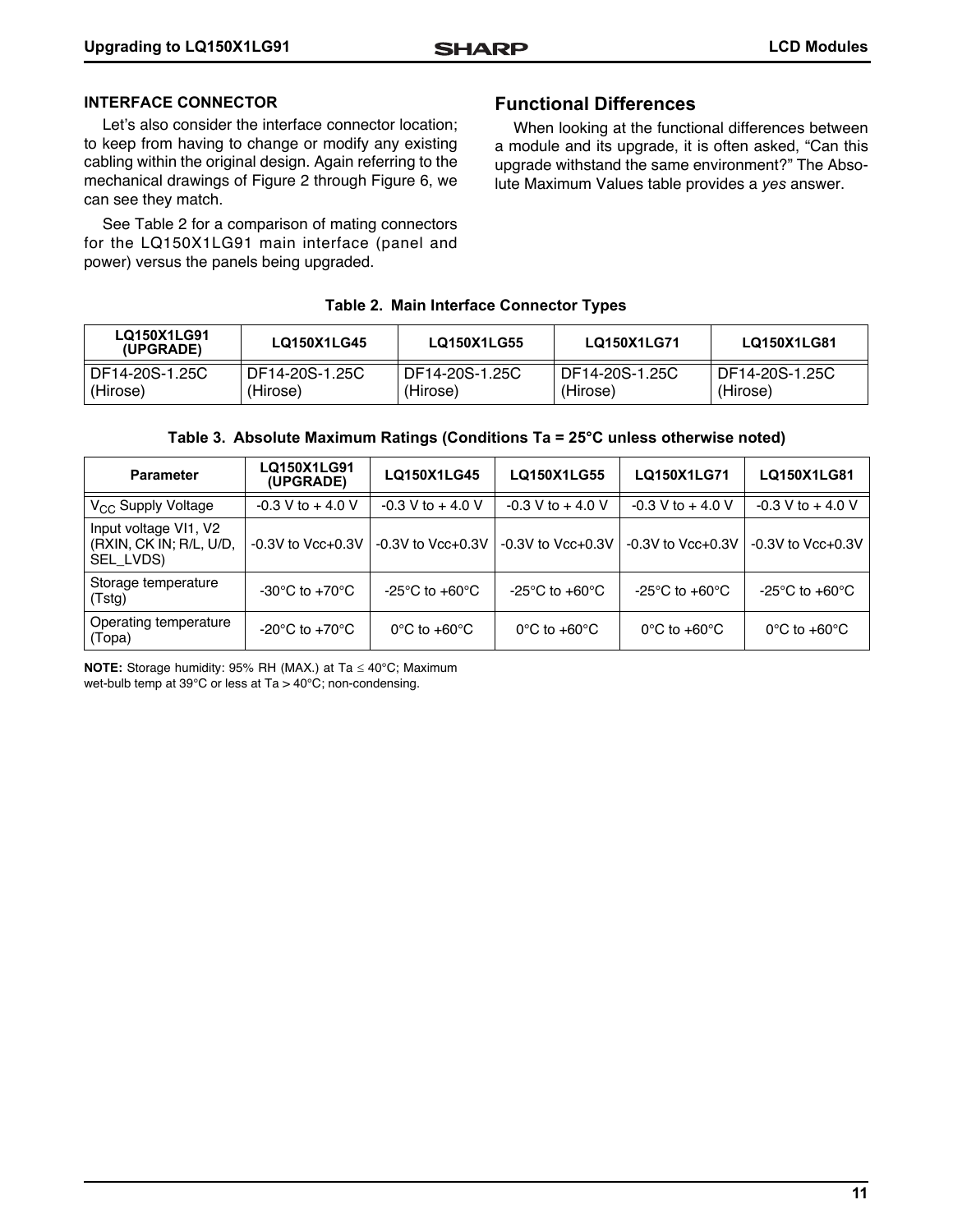### **Electrical Interface Matching**

With the mechanical connector and functional differences settled, we can begin looking into the electrical match.The pinouts are as shown in [Table 4](#page-11-0).

<span id="page-11-0"></span>

| LQ150X1LG91<br>(UPGRADE) |                  | LQ150X1LG45         | LQ150X1LG55         | LQ150X1LG71        | LQ150X1LG81         | <b>FUNCTION</b>           |
|--------------------------|------------------|---------------------|---------------------|--------------------|---------------------|---------------------------|
| PIN NO.                  | <b>SYMBOL</b>    | <b>SYMBOL</b>       | <b>SYMBOL</b>       | <b>SYMBOL</b>      | <b>SYMBOL</b>       |                           |
| 1                        | <b>VCC</b>       | <b>VCC</b>          | <b>VCC</b>          | <b>VCC</b>         | <b>VCC</b>          | +3.3V power supply        |
| $\overline{c}$           | <b>VCC</b>       | <b>VCC</b>          | <b>VCC</b>          | <b>VCC</b>         | <b>VCC</b>          | +3.3V power supply        |
| 3                        | <b>GND</b>       | <b>GND</b>          | <b>GND</b>          | <b>GND</b>         | <b>GND</b>          |                           |
| 4                        | <b>GND</b>       | <b>GND</b>          | <b>GND</b>          | <b>GND</b>         | <b>GND</b>          |                           |
| 5                        | RXINO-           | RXINO-              | RXINO-              | RXIN0-             | RXINO-              | Negative Data Input, CH 0 |
| 6                        | $RXINO+$         | $RXINO+$            | $RXINO+$            | RXIN <sub>0+</sub> | RXIN <sub>0+</sub>  | Positive Data Input, CH 0 |
| $\overline{7}$           | <b>GND</b>       | <b>GND</b>          | <b>GND</b>          | <b>GND</b>         | <b>GND</b>          |                           |
| 8                        | RXIN1-           | RXIN1-              | RXIN1-              | RXIN1-             | RXIN1-              | Negative Data Input, CH 1 |
| 9                        | $RXIN1+$         | $RXIN1+$            | $RXIN1+$            | $RXIN1+$           | $RXIN1+$            | Positive Data Input, CH 1 |
| 10                       | <b>GND</b>       | <b>GND</b>          | <b>GND</b>          | <b>GND</b>         | <b>GND</b>          |                           |
| 11                       | RXIN2-           | RXIN2-              | RXIN2-              | RXIN2-             | RXIN2-              | Negative Data Input, CH 2 |
| 12                       | $RXIN2+$         | $RXIN2+$            | $RXIN2+$            | RXIN2+             | $RXIN2+$            | Positive Data Input, CH 2 |
| 13                       | <b>GND</b>       | <b>GND</b>          | <b>GND</b>          | <b>GND</b>         | <b>GND</b>          |                           |
| 14                       | <b>RXCLK IN-</b> | <b>RXCLK IN-</b>    | <b>RXCLK IN-</b>    | <b>RXCLK IN-</b>   | <b>RXCLK IN-</b>    | Negative Clock Input      |
| 15                       | RXCLK IN+        | <b>RXCLK IN+</b>    | <b>RXCLK IN+</b>    | <b>RXCLK IN+</b>   | <b>RXCLK IN+</b>    | Positive Clock Input      |
| 16                       | <b>GND</b>       | <b>GND</b>          | <b>GND</b>          | <b>GND</b>         | <b>GND</b>          |                           |
| 17                       | RXIN3-           | RXIN <sub>3</sub> - | RXIN <sub>3</sub> - | RXIN3-             | RXIN <sub>3</sub> - | Negative Data Input, CH 3 |
| 18                       | $RXIN3+$         | $RXIN3+$            | $RXIN3+$            | $RXIN3+$           | $RXIN3+$            | Positive Data Input, CH 3 |
| 19                       | RL/UD            | RL/UD               | RL/UD               | RL/UD              | RL/UD               | Display Mode Select       |
| 20                       | SEL LVDS         | SEL_LVDS            | SEL_LVDS            | SEL_LVDS           | SEL_LVDS            | <b>LVDS Mode Select</b>   |

#### **Table 4. Interface Connectors**

**NOTE:** All clock and Data signal inputs are differential, or balanced, input.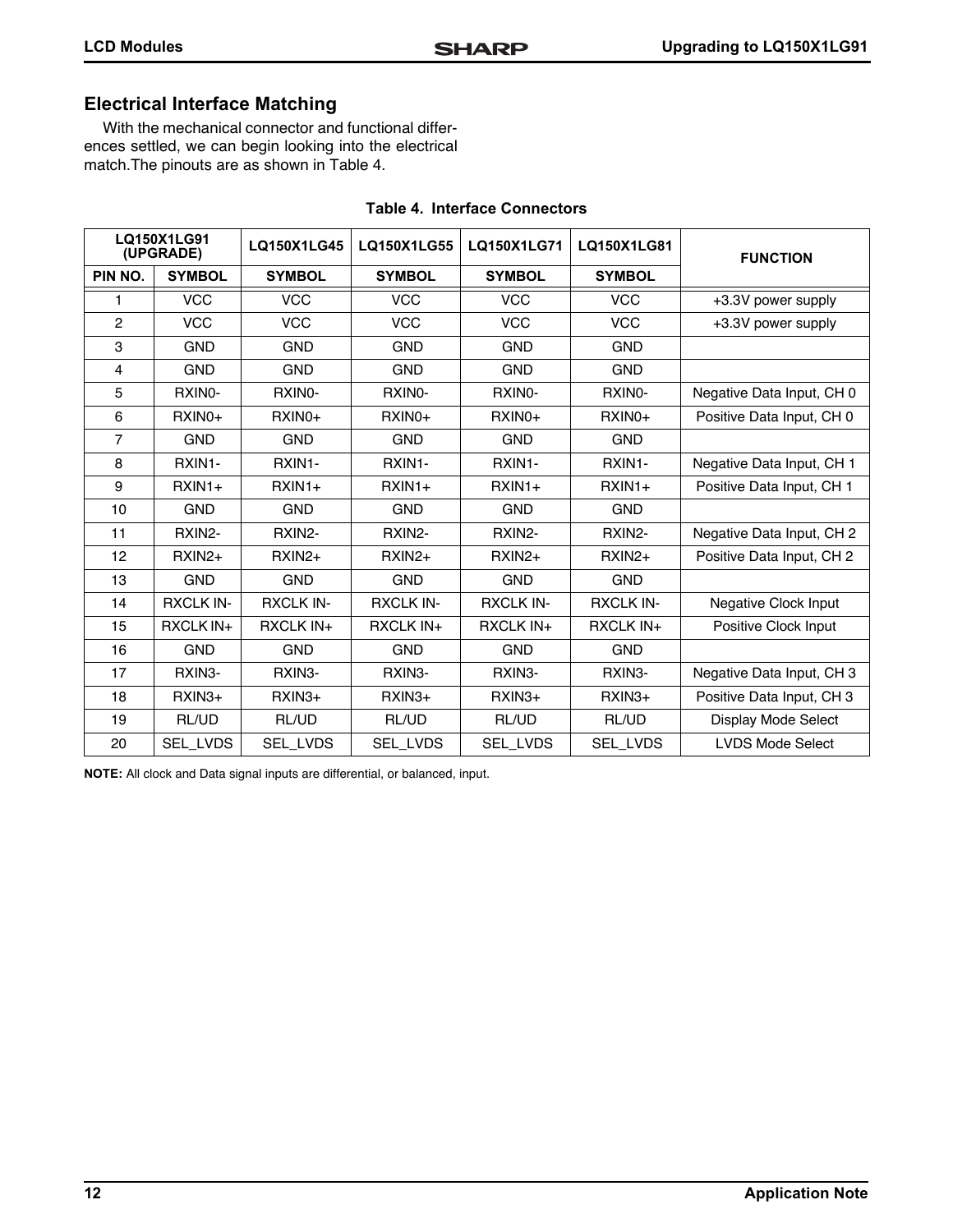#### **SIGNAL FUNCTIONS AND TIMING**

The next things to check are signal functions and timing. Since these panels use LVDS (Low Voltage Differential Signaling), it's important to know their compatibility with possible transmitters in the host application. See [Table 5](#page-12-0) for a comparison of 8-bit and 6-bit data mapping between all parts.

<span id="page-12-0"></span>

| LQ150X1LG91 (UPGRADE) |                    |                |                 |                 | LQ150X1LG45, LQ150X1LG55,<br>LQ150X1LG71, LQ150X1LG81 |                |                |  |
|-----------------------|--------------------|----------------|-----------------|-----------------|-------------------------------------------------------|----------------|----------------|--|
|                       | 8-BIT              |                |                 | 6-BIT*          | 8-BIT                                                 | 6-BIT*         |                |  |
|                       | <b>TRANSMITTER</b> |                | <b>SET_LVDS</b> | <b>SET_LVDS</b> |                                                       |                |                |  |
| <b>PIN</b>            | <b>DATA</b>        | <b>LOW</b>     | <b>HIGH</b>     | <b>HIGH</b>     | LOW                                                   | <b>HIGH</b>    | <b>HIGH</b>    |  |
| 51                    | TA <sub>0</sub>    | R0 (LSB)       | R <sub>2</sub>  | R0 (LSB)        | R0 (LSB)                                              | R <sub>2</sub> | R0 (LSB)       |  |
| 52                    | TA <sub>1</sub>    | R <sub>1</sub> | R <sub>3</sub>  | R <sub>1</sub>  | R <sub>1</sub>                                        | R <sub>3</sub> | R <sub>1</sub> |  |
| 54                    | TA <sub>2</sub>    | R <sub>2</sub> | R <sub>4</sub>  | R <sub>2</sub>  | R <sub>2</sub>                                        | R <sub>4</sub> | R <sub>2</sub> |  |
| 55                    | TA <sub>3</sub>    | R <sub>3</sub> | R <sub>5</sub>  | R <sub>3</sub>  | R <sub>3</sub>                                        | R <sub>5</sub> | R <sub>3</sub> |  |
| 56                    | TA4                | R <sub>4</sub> | R <sub>6</sub>  | R <sub>4</sub>  | R4                                                    | R <sub>6</sub> | R <sub>4</sub> |  |
| 3                     | TA <sub>5</sub>    | R <sub>5</sub> | R7 (MSB)        | R5 (MSB)        | R <sub>5</sub>                                        | R7 (MSB)       | R5 (MSB)       |  |
| $\overline{4}$        | TA <sub>6</sub>    | GO (LSB)       | G <sub>2</sub>  | GO (LSB)        | G0 (LSB)                                              | G <sub>2</sub> | GO (LSB)       |  |
| 6                     | TB <sub>0</sub>    | G <sub>1</sub> | G <sub>3</sub>  | G <sub>1</sub>  | G1                                                    | G <sub>3</sub> | G <sub>1</sub> |  |
| $\overline{7}$        | TB1                | G <sub>2</sub> | G <sub>4</sub>  | G <sub>2</sub>  | G <sub>2</sub>                                        | G <sub>4</sub> | G <sub>2</sub> |  |
| 11                    | TB <sub>2</sub>    | G <sub>3</sub> | G <sub>5</sub>  | G <sub>3</sub>  | G <sub>3</sub>                                        | G <sub>5</sub> | G <sub>3</sub> |  |
| 12                    | TB <sub>3</sub>    | G <sub>4</sub> | G <sub>6</sub>  | G <sub>4</sub>  | G <sub>4</sub>                                        | G <sub>6</sub> | G4             |  |
| 14                    | TB4                | G <sub>5</sub> | G7 (MSB)        | G5 (MSB)        | G <sub>5</sub>                                        | G7 (MSB)       | G5 (MSB)       |  |
| 15                    | TB <sub>5</sub>    | B0 (LSB)       | B <sub>2</sub>  | B0 (LSB)        | B0 (LSB)                                              | B <sub>2</sub> | B0 (LSB)       |  |
| 19                    | TB6                | <b>B1</b>      | B <sub>3</sub>  | <b>B1</b>       | <b>B1</b>                                             | B <sub>3</sub> | <b>B1</b>      |  |
| 20                    | TC <sub>0</sub>    | <b>B2</b>      | <b>B4</b>       | B <sub>2</sub>  | B <sub>2</sub>                                        | <b>B4</b>      | B <sub>2</sub> |  |
| 22                    | TC <sub>1</sub>    | B <sub>3</sub> | B <sub>5</sub>  | B3              | B <sub>3</sub>                                        | B <sub>5</sub> | B <sub>3</sub> |  |
| 23                    | TC <sub>2</sub>    | <b>B4</b>      | B <sub>6</sub>  | <b>B4</b>       | <b>B4</b>                                             | B <sub>6</sub> | <b>B4</b>      |  |
| 24                    | TC <sub>3</sub>    | B <sub>5</sub> | B7 (MSB)        | B5 (MSB)        | B <sub>5</sub>                                        | B7 (MSB)       | B5 (MSB)       |  |
| 27                    | TC4                | (HS)           | (HS)            | (HS)            | (HS)                                                  | (HS)           | (HS)           |  |
| 28                    | TC <sub>5</sub>    | (VS)           | (VS)            | (VS)            | (VS)                                                  | (VS)           | (VS)           |  |
| 30                    | TC <sub>6</sub>    | DE             | DE              | DE              | DE                                                    | DE             | <b>DE</b>      |  |
| 50                    | TD <sub>0</sub>    | R <sub>6</sub> | R0 (LSB)        | <b>GND</b>      | R <sub>6</sub>                                        | R0 (LSB)       | <b>GND</b>     |  |
| $\overline{c}$        | TD <sub>1</sub>    | R7 (MSB)       | R <sub>1</sub>  | <b>GND</b>      | R7 (MSB)                                              | R <sub>1</sub> | <b>GND</b>     |  |
| 8                     | TD <sub>2</sub>    | G <sub>6</sub> | GO (LSB)        | <b>GND</b>      | G <sub>6</sub>                                        | GO (LSB)       | <b>GND</b>     |  |
| 10                    | TD <sub>3</sub>    | G7 (MSB)       | G <sub>1</sub>  | <b>GND</b>      | G7 (MSB)                                              | G <sub>1</sub> | <b>GND</b>     |  |
| 16                    | TD <sub>4</sub>    | B <sub>6</sub> | B0 (LSB)        | <b>GND</b>      | B <sub>6</sub>                                        | B0 (LSB)       | <b>GND</b>     |  |
| 18                    | TD <sub>5</sub>    | B7 (MSB)       | <b>B1</b>       | <b>GND</b>      | B7 (MSB)                                              | <b>B1</b>      | <b>GND</b>     |  |
| 25                    | TD <sub>6</sub>    | (NA)           | (NA)            | (NA)            | (NA)                                                  | (NA)           | (NA)           |  |

#### **Table 5. Data Mapping Comparison**

**NOTE:** SET\_LVDS = LOW has no effect when in 6-bit mode.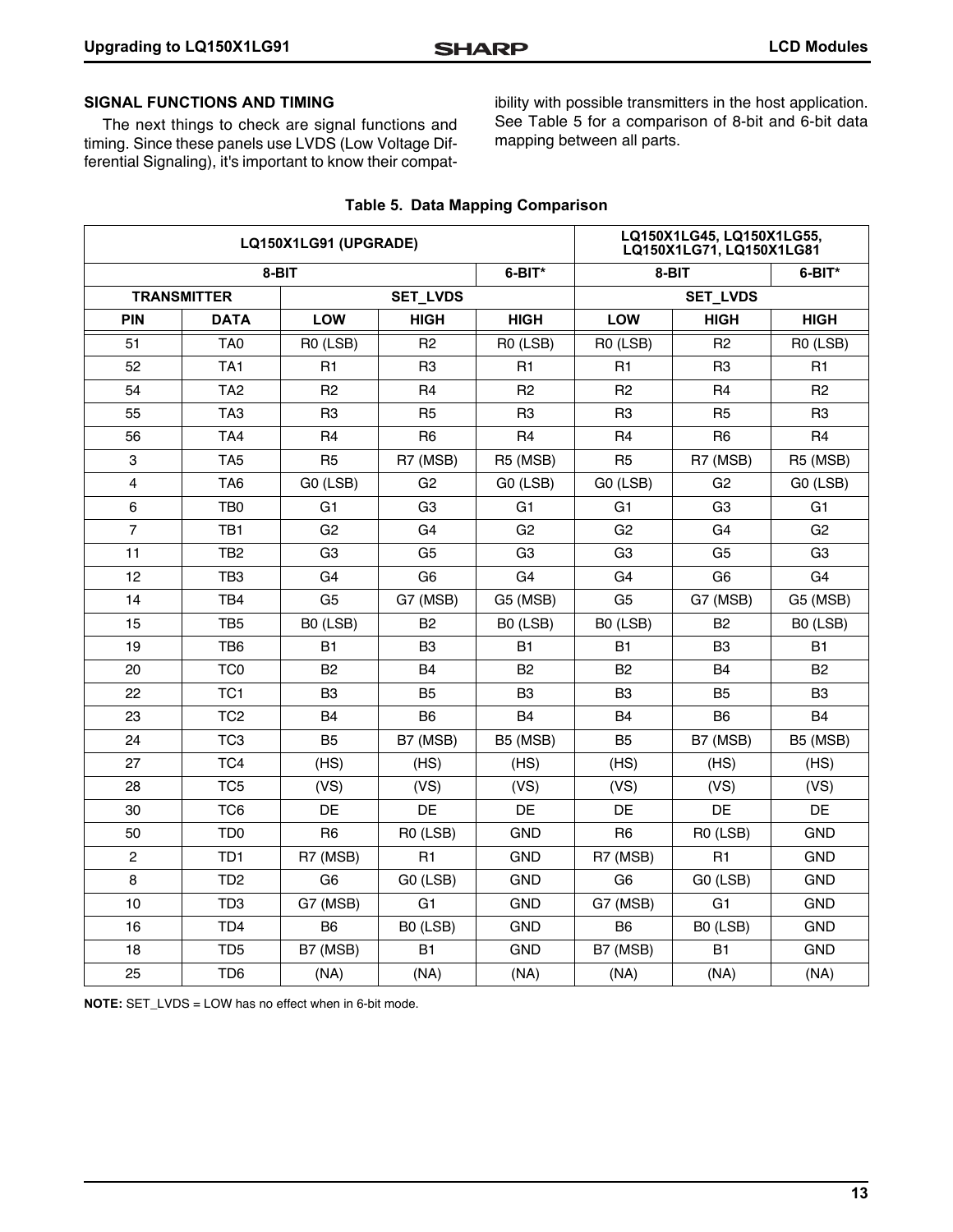### **LED Backlight Connection**

The LQ150X1LG91 has an onboard backlight driver and that driver utilizes typical power supplies and signals.

The connector requires a n SHLP-06V-S-B (JST) for its mating connection. Pinout is as shown in [Table 6](#page-13-1).

Pins 5 and 6 operate at logic levels and have a 10k  $\Omega$  pull-down resistor. Setting pin 5 HIGH will enable the backlight, and a PWM signal with a frequency of between 200 Hz and 1k Hz and a duty cycle of 10% to 100% will control dimming. A duty cycle of 100% is 'ON full' or no dimming.

#### **Table 6. Backlight Connector (CN2)**

<span id="page-13-1"></span>

| PIN NO. | <b>SYMBOL</b> | <b>FUNCTION</b>          |
|---------|---------------|--------------------------|
|         | VDD           | +12V power supply        |
| 2       | <b>VDD</b>    | +12V power supply        |
| 3       | <b>GND</b>    | <b>GND</b>               |
| 4       | <b>GND</b>    | <b>GND</b>               |
| 5       | <b>XSTABY</b> | Backlight ON/OFF signal* |
| հ       | VBR           | PWM signal*              |

**NOTE:** Pins 5 and 6 are logic level.

#### **Optical Comparisons**

[Table 7](#page-13-0) compares the Optical Characteristics using the Typical values from the Specifications:

Note that all viewing angles are significantly better in all directions, while contrast is much higher. Brightness remains unchanged, so the upgrade module will appear similar. However, the contrast is much better; and the eye tends to perceive this as clarity, so the upgrade module will appear sharper than the one it replaces.

### **CONCLUSION**

In this Application Note, we've shown how the Specifications compare between the LQ150X1LG91 and these modules:

- LQ150X1LG45
- LQ150X1LG55
- LQ150X1LG71
- LQ150X1LG81

The LQ150X1LG91 is a mechanical drop-in replacement for LQ150X1LG45 and LQ150X1LG55, but not an exact fit LQ150X1LG71 and LQ150X1LG81 (due to mounting screw differences).

Electrically, the Main Interfaces are the same.

The main change for the Designer will be the LED backlight, but Sharp uses standard signals and voltages to ease the transition.

<span id="page-13-0"></span>

| <b>PARAMETER</b>                    | <b>LQ150X1LG91</b><br>(UPGRADE) | LQ150X1LG45 | LQ150X1LG55 | LQ150X1LG71 | LQ150X1LG81 |
|-------------------------------------|---------------------------------|-------------|-------------|-------------|-------------|
| Horizontal Viewing angle            | 160                             | 120         | 160         | 120         | 120         |
| Vertical Viewing angle (12 o'clock) | 80                              | 45          | 80          | 45          | 45          |
| Vertical Viewing angle (6 o'clock)  | 80                              | 55          | 80          | 55          | 55          |
| Contrast ratio                      | 800                             | 550         | 650         | 550         | 550         |
| Response time (Rise/Fall, ms)       | 30                              | 8           | 8           | 8           | 8           |
| White Chromaticity (x)              | 0.305                           | 0.313       | 0.313       | 0.313       | 0.313       |
| White Chromaticity (y)              | 0.325                           | 0.329       | 0.329       | 0.329       | 0.329       |
| White Luminance (nits)              | 350                             | 250         | 350         | 250         | 350         |

#### **Table 7. Optical Comparison (Typical Values)**